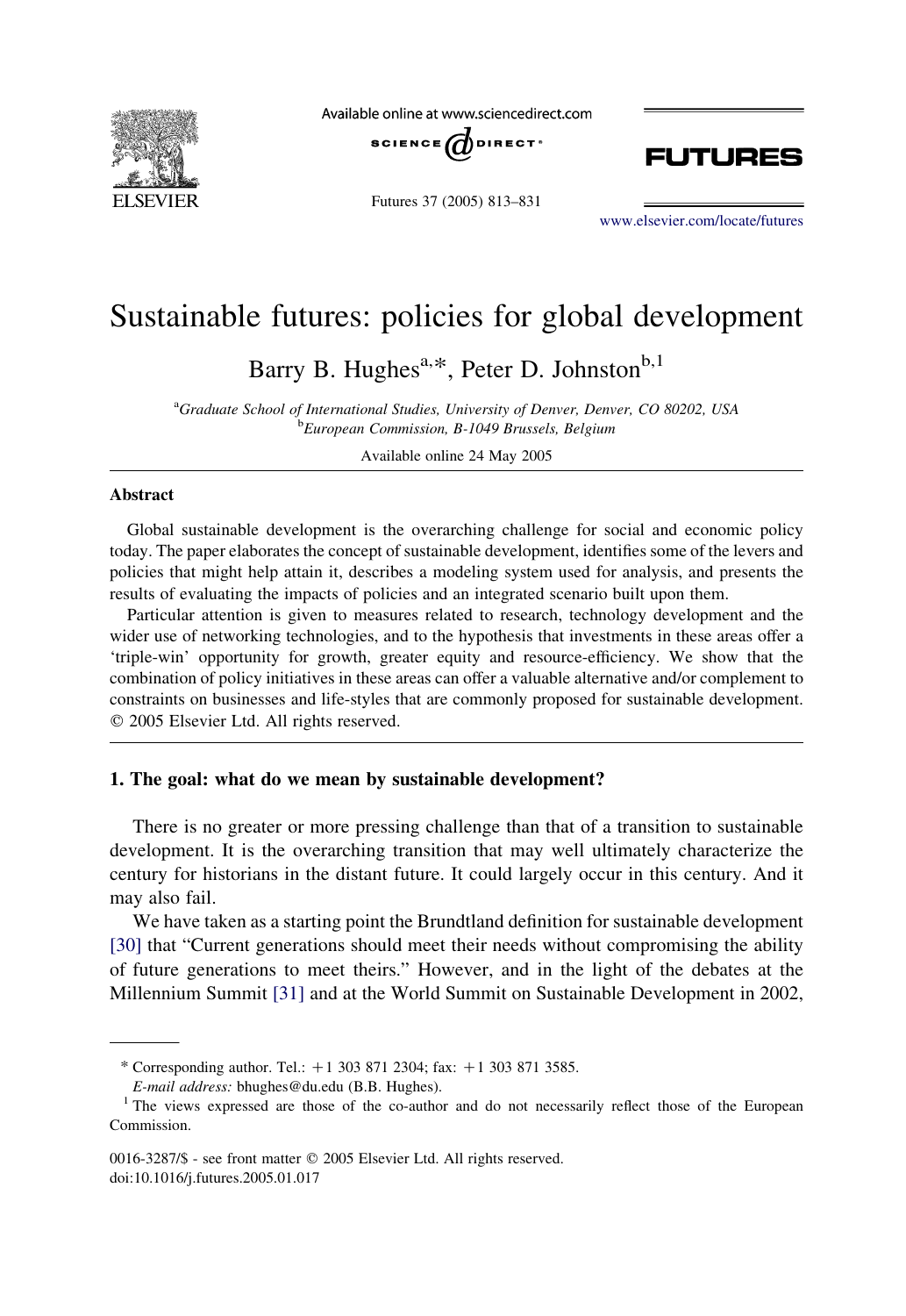we have recognised that sustainable development is now as much about social equity—for current generations—as about efficient resource-use and conservation of natural resources for future ones.

Sustained growth is the key to greater social equity. We need economic growth that does not leave large segments of humanity behind. Non-inflationary growth of about 2–3% per year in OECD countries is needed to maintain high-levels of employment. To enable substantial convergence with the developed countries, most developing countries will need to sustain GDP growth of 6–8% per year over the next 3–4 decades. China has succeeded in this since 1990, and India is now getting on track.

Yet, European and American life-styles cannot be adopted by a global population even of the current size without destroying the environmental systems of the planet. Economic growth is now increasing the world's environmental burdens much faster than population growth.

We therefore address sustainability through three major components: continued economic growth and human development, protection and extension of social capital with a special emphasis on social equity, and protection of the natural environment.

# 2. The strategy: European policies and approaches

Sustainable development is now a Treaty objective of the European Union. In this, the social and economic dimensions of sustainable development are as important as the environmental dimension.

One pillar of a European strategy to reach this objective was adopted at the Lisbon Summit in March 2000, which called for Europe to become the most dynamic and competitive Knowledge economy in the world, with sustained growth, more and better jobs, and greater social cohesion. This complemented a focus on increasing participation in employment with measures to ensure cheaper and secure access to the Internet; to strengthen investment in people and skills; and to stimulate use of the Internet. Initial targets were met in 2002 and targets for 2005 are being pursued with actions to promote wider use of broadband access and to stimulate networked access to government, learning, health and secure business services.

In May 2001, the European Commission proposed [\[6\]](#page-17-0), and in June 2001, the European Council in Göteborg adopted further measures that became the basis for Europe's contribution to the World Summit on Sustainable Development in 2002 [\[7\]](#page-17-0). This thrust complements 'Lisbon strategy' measures with other social and environmental policies [\[9\]](#page-17-0) aimed at economic growth, social cohesion and environmental protection. The integrated result is a strategy for new technology and more investment, offering a transition away from old, environmentally unfriendly technologies and low quality jobs.

This linking of sustainable development to technology development, and to a knowledge society, was also explored at the World Summit on the Information Society in December 2003. If the knowledge economy can be both more prosperous and more sustainable, then the best route to global sustainable development could be through accelerated technology development, business innovation and structural change. The revolution in ICTs is accelerating the shift to a service-dominated economy, in which more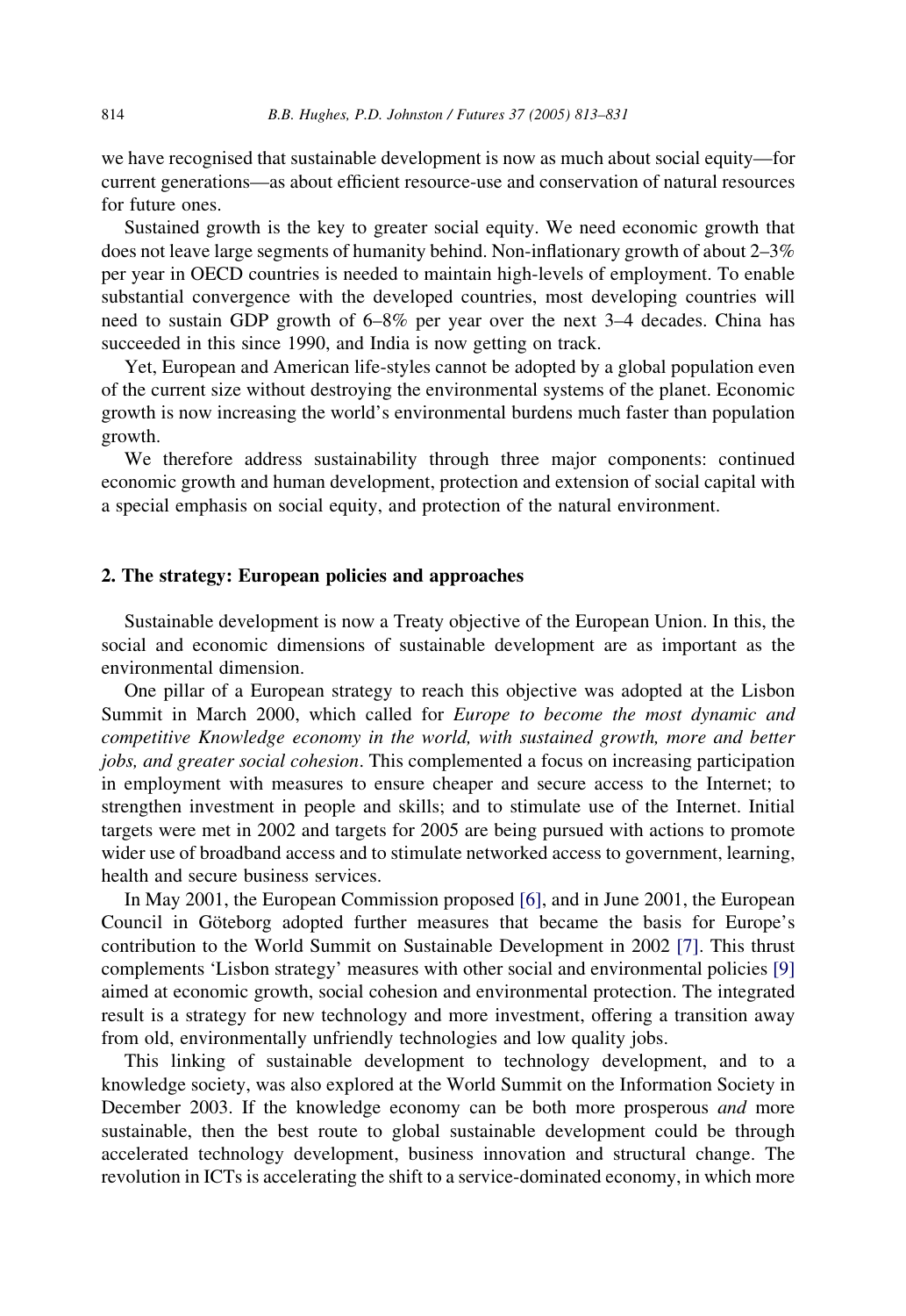'value' is associated with immaterial features and knowledge.<sup>2</sup> This offers an opportunity for continued economic growth, without increasing material use [\[3\]](#page-17-0). Effective use of ICT could allow process improvement, product improvement, product-to-service conversion and/or structural change [\[8\].](#page-17-0) ICTs also have the potential to dramatically improve our ability to access existing knowledge and to accelerate creation of still more knowledge [\[11\]](#page-17-0). Sustainable development could then become a triple-win process of improving resource-use efficiencies, improving the quality-of-life and equity in attaining it, and sustaining growth through innovation in work and business processes [\[19\].](#page-18-0)

We therefore explore the hypothesis that the best strategy for sustainable development might be to pursue policies for more rapid development of a globally networked knowledge economy with greater innovation, notably for resource-efficient 'environmental' technologies and business practices, alongside some measures for reduction in environmental impacts.<sup>3</sup>

Further development of this strategy must have a strong analytical base in ex-ante evaluation of different policy options. To that end this paper (1) identifies specific policy actions to achieve clearly measurable goals; (2) uses an analysis tool to assess the impact of policy interventions; (3) structures an intervention package that is consistent with both the emerging European strategy and the analysis capabilities of the tool; and (4) examines possible European and global futures, with and without the application of the strategy and its policy interventions.

# 3. The levers: identifying measurable goals and possible policy options

The re-direction of consumption and production towards more sustainable development requires a combination of measures: (1) to increase feedback to people and companies about the impact of their activities; (2) to adapt fiscal and market frameworks to properly value resources; and (3) to increase investments in social and technological innovations. We have chosen to focus on the second and third of these, especially on the third, and to address sustainable development under the three dimensions of 'human capital', 'social capital' and 'natural capital'. For each of these dimensions, we have sought measurable indicators and policy options open to governments today.

#### 3.1. Sustained growth in human capital

The first dimension is 'human capital'. The OECD [\[25\]](#page-18-0) defines it as "the knowledge, skills, competencies, and attributes embodied in individuals that facilitate the creation of personal, social, and economic well-being."

<sup>2</sup> GDP grew ten times more than total material use since 1950 in the USA, and increased by 35% from 1970 to 1990 (US EIA). In the last 20 years in the EU, overall material consumption per capita has remained at 16 tons per year, while GDP per capita has increased by 50% [9]. However, this historic rate of increase in 'Material resource

productivity'—of about 2% per year is not enough to compensate for a sustained growth of 5% per year in world GDP.<br><sup>3</sup> This approach sets us to some degree apart from a number of other scenario analyses of sustainable development. For instance, the Global Scenario Group [27] contrast what they call Policy Reform with the Great Transition. Their approach is more focused on environmental elements and their Policy Reform scenario does not emphasize knowledge/technological development and diffusion nearly as much as ours does.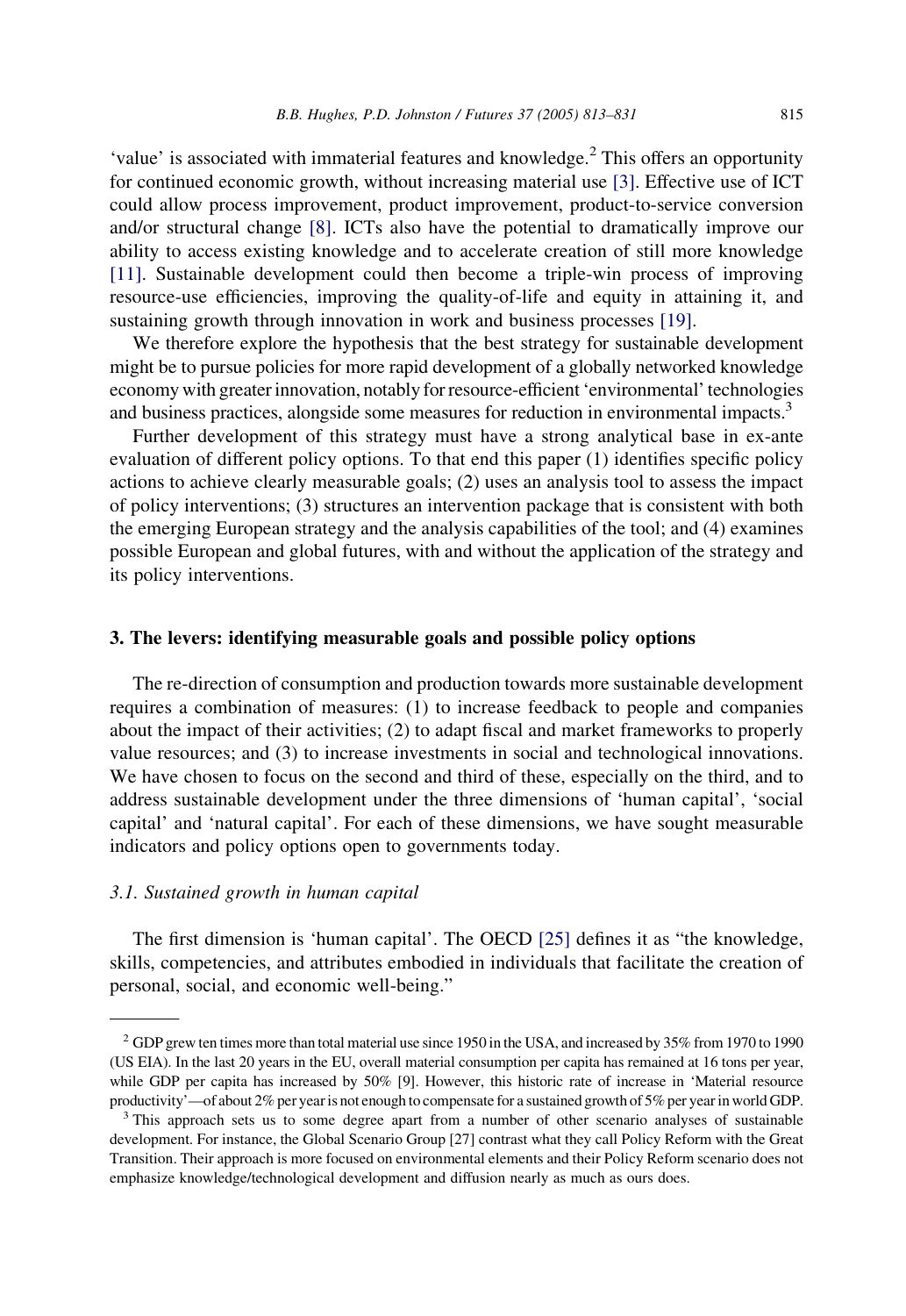Our ability to measure it has improved enormously. We have remarkable historic databases on education [\[1\]](#page-17-0), infant mortality, HIV infection levels, and much more. The UNDP has created the Human Development Index (HDI) that draws upon life expectancy, education levels, and prosperity.

Human capital also depends heavily on the creation of knowledge, for which investment in R&D is essential. Knowledge, once created, must be mastered and applied before it contributes to economic production or sustainability.<sup>4</sup> It must also be diffused widely. One of the keys to this is the networked society.<sup>5</sup>

The policy levers for human capital development we have chosen to investigate are:

- Greater investment in education. The key policy lever for enrichment of skills and the quality of people's lives.
- Greater investment in health care. Human health is critical to human capital. The report of the Commission on Macroeconomics and Health (2001) [\[22\]](#page-18-0) maps some of the potential benefits of health expenditures directed at the world's poorest.
- Increased investment in RTD and innovation. Knowledge creation obviously precedes its diffusion and use.
- Measures to support wider electronic networking, notably to accelerate diffusion of knowledge and its creation.

#### 3.2. Sustained growth in social capital

The second dimension is that of 'social capital'. Putnam [\[26\]](#page-18-0), Fukuyama [\[12\]](#page-17-0), and others have warned us about the apparent loss of social capital within societies in recent decades. Sustainable development will require continued growth in it.

The OECD [\[25\]](#page-18-0) define social capital it as "networks together with shared norms, values and understandings that facilitate co-operation within and among groups." We have looked to norms and values (including interpersonal trust and self-declared happiness) drawing upon World Value Survey data, and at societal stability as manifestations of social capital within and across countries. We have also looked at democratisation, economic freedom, and the level of corruption in societies around the world.<sup>6</sup>

Economic growth and income/wealth equity are arguably even more fundamental measures of social capital. For instance, both value change and democratisation are heavily driven by income levels, and no society with a GDP/capita of more than \$7 000 has ever reverted from democracy to autocracy. Family breakdowns, high crime rates, and social tensions can destroy social capital, but are less likely in equitable and growing societies. We have therefore chosen to focus on growth and equity as key ultimate foundations of the development of social capital.

<sup>4</sup> Interestingly, the UNDP's new Technology Assessment Index (TAI) [31] represents four dimensions: creation of technology, diffusion of recent innovations, diffusion of old innovations, and human skills. In many respects that index therefore corresponds to our operational concept here of human capital.

The concept of a networked society is far broader than an electronically networked society, and refers to social networks of all kinds including those in business, government, and civil society.<br><sup>6</sup> Ronald Inglehart [17] has been generous in his permission for use of World Value Survey data.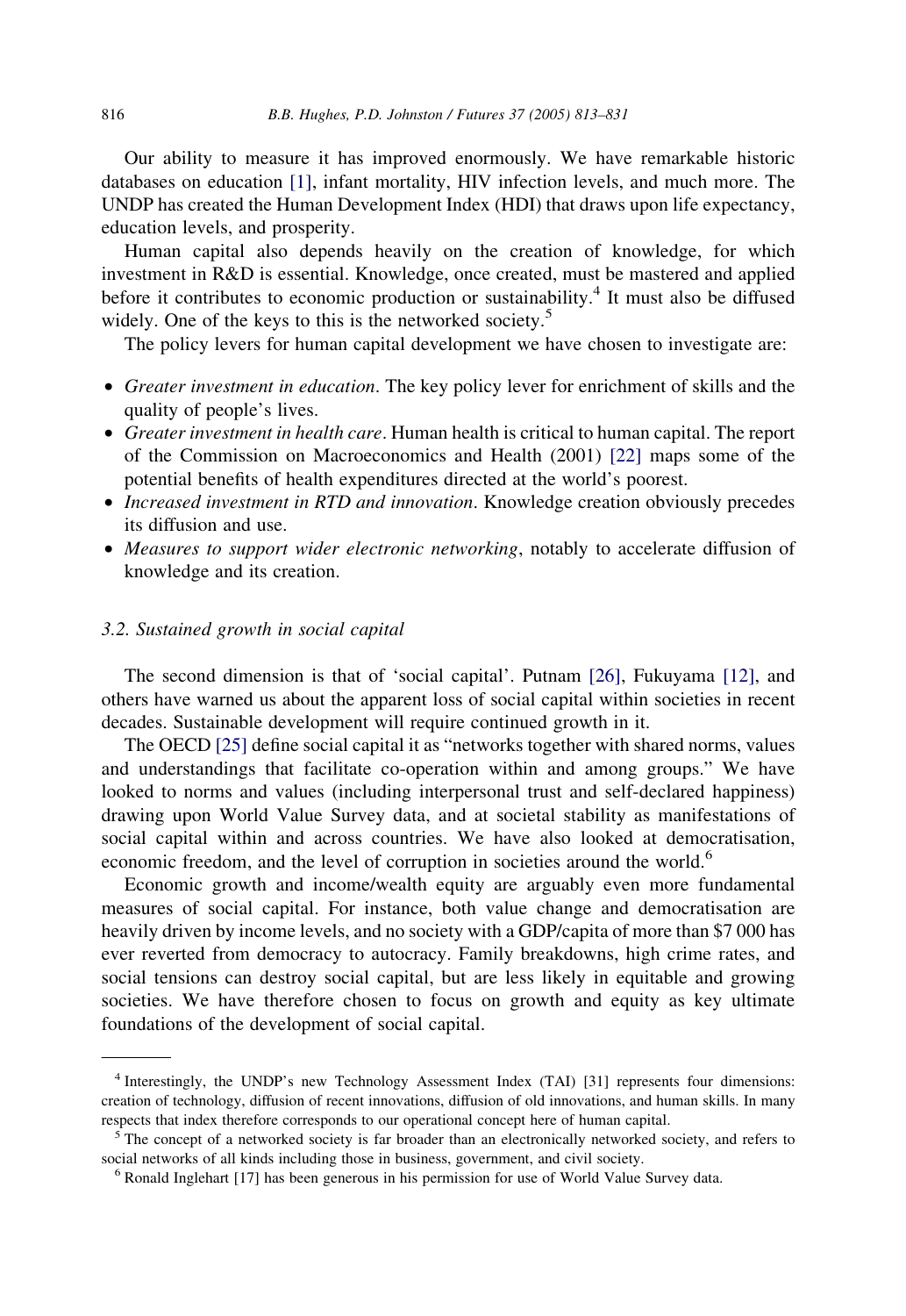With respect to economic growth, we have used GDP at purchasing power parity (PPP), rather than GDP at market prices.<sup>7</sup> With respect to equity, we focus on global inequity as measured by the ratio of non-OECD GDP/capita to OECD levels [\[31\]](#page-18-0) and in Lorenz-curve and GINI distributions [\[21\].](#page-18-0)

The discussion of policy levers for sustained growth and equity has changed over time [\[29\]](#page-18-0). Classical economics focused on increases in capital via higher savings and investment rates, subsequently supplemented by attention to transformations in the labour force, human capital and more. Literature on international dependence patterns variously emphasizes self-help and international transfers. The neoclassical counterrevolution turned attention to efficient markets supported by capable governance. We recognize the importance of contributions and complementarities across these traditions and focus on:

- *Transfers*. Official Development Assistance is the traditional focus, but remittances from migrants and FDI, with its imbedded knowledge- and technology-transfers, are increasingly important. However, we have not looked specifically yet at facilitation of migration from labour 'rich' countries to labour 'poor' ones;
- Trade liberalisation and participation. Notably access by developing countries to global markets.
- Capacity and incentive building. Easterly [\[5\],](#page-17-0) de Soto [\[4\]](#page-17-0) and many others increasingly stress the legal and governance foundations.

#### 3.3. Preserving natural capital

Environmental sustainability requires that both the inputs to human systems from the environment and the output of human systems back to the environment are sustainable in the long run. Measures of specific environmental inputs and outputs are fairly well developed [\[33\].](#page-18-0) The TERRA project [\[20\]](#page-18-0) used an approach in which environmental stress is conceptualised as a 'multiple attribute concept', an approach we adopt.

The Impact=Population $\times$ Affluence $\times$ Technology (IPAT) identity initially drew attention to the importance of family planning policies. In the 1970–1990s, reducing population growth-dominated debate and has now become part of our base case. In the 1980s and 1990s, some NGOs focused on limiting GDP growth. More recently, attention has shifted to the development of technologies for reduction of inputs and outputs per unit of GDP, and the policy levers by which their development might be accelerated [\[8\]](#page-17-0).

In this technology focus, policy levers to reduce the energy-intensity of economic activity and promote renewable energy sources are fundamental. These generally include some combination of taxes, subsidies, exhortation, regulation and quantity specification and investment in development of alternative energy resources and energy efficiency [\[2\].](#page-17-0) On the output side, the most important emissions are of greenhouse gases [\[18\].](#page-18-0) This analysis considers the following policy levers:

<sup>7</sup> Maddison [\[35\]](#page-18-0) provides benchmarks useful to this analysis.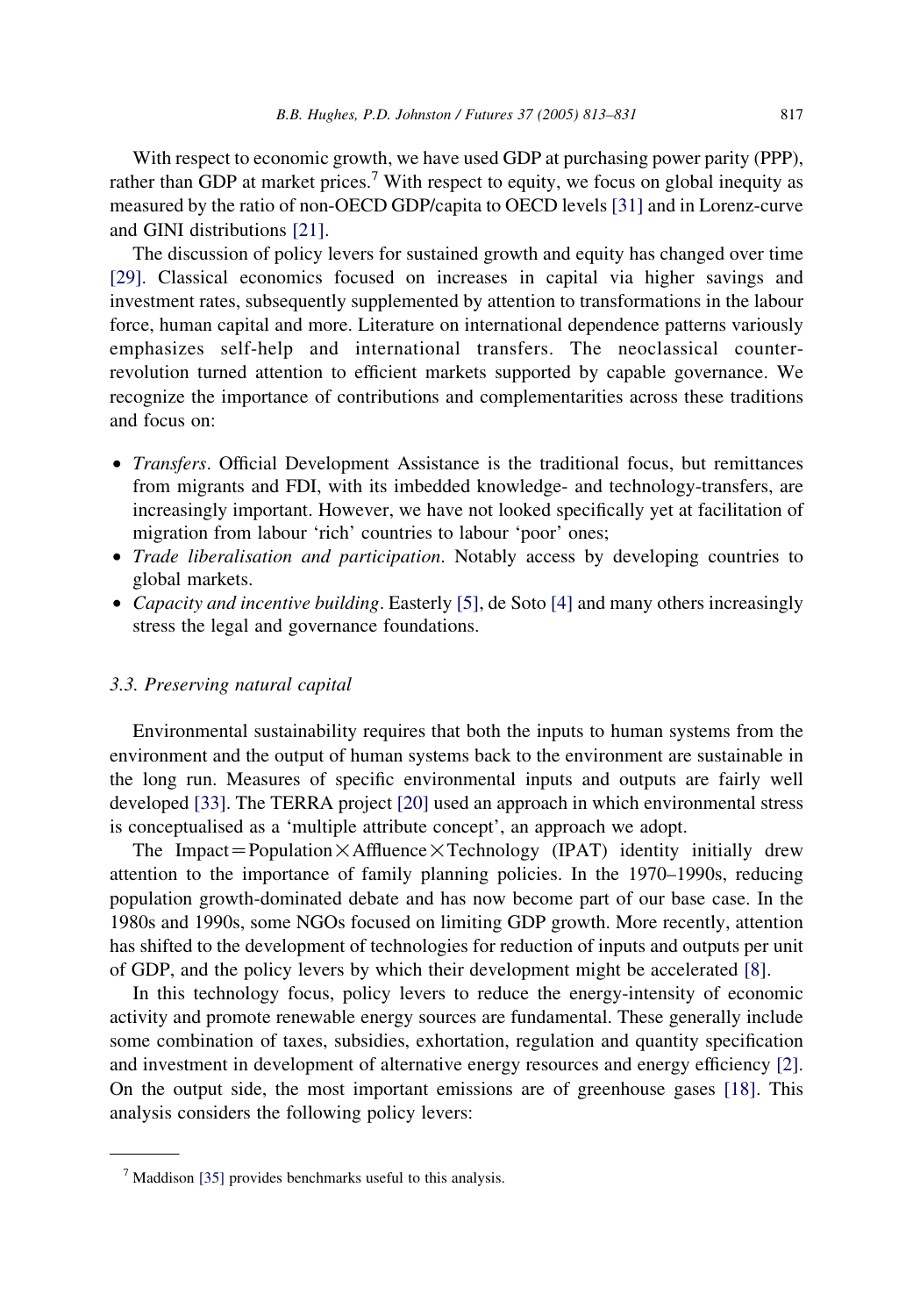- Accelerating development and use of resource-efficient and environmentally friendly production technologies, such as information- and bio-technologies, renewable energy technologies and those which increase rates of material recycling.
- Promoting sustainable consumption, including use of energy-saving technologies and ICT applications that can increase resource-efficiencies per unit of consumption and GDP.
- Carbon taxation: notably the imposition of costs on  $CO<sub>2</sub>$  emissions, with the costs reflecting abatement costs in 'cap and trade' frameworks.

# 4. The analysis tool and approach: international futures (IFs)

General understanding of complex human economic and social systems has increased.<sup>8</sup> Ability to represent the operations of individual systems has grown, and even capacity to trace the interconnections across complex interacting systems has expanded. These insights are critical if we are to understand the trajectory on which we find ourselves and the opportunities for leverage that might help attain our goals.

Integrated computer simulation of human systems (starting with [\[24\]\)](#page-18-0) is now a powerful tool for understanding the dynamics of complex processes and thinking through future scenarios. Integrated simulation offers (1) the ability to compare the effect of alternative policy levers within a consistent framework; (2) the potential to explore secondary and tertiary impacts of policy interventions; and (3) the option to investigate interaction effects, both synergies and contradictions, among the policy interventions themselves.

One such integrated simulation system, International Futures  $(\text{IFs})$ , has evolved for more than 25 years in support of investigation into the emerging global transition to sustainability. It is a global simulation system with an extensive database for 164 countries over as much of the period since 1960 as possible. In 1998–2002, the European Commission supported the TERRA 2000 project<sup>10</sup>, within which the International Futures (IFs) model was further developed, and upon which this paper is based [\[14\].](#page-18-0)

[Fig. 1](#page-6-0) shows the major conceptual blocks and a small subset of the great many linkages among those blocks.

IFs draws upon techniques found in both econometric and systems dynamics traditions, but also reaches beyond those, especially in its structural representations.

<sup>&</sup>lt;sup>8</sup> The TERRA project was sponsored by the Information Society Technologies Directorate of the European Community. The project drew together a substantial number of individuals and project teams from across Europe under the administrative leadership of RAND Europe. This paper is an adaptation and extension of a living document [14] for that project called 'Integrated Sustainability Analysis.' <sup>9</sup> For introduction to the character and use of the third generation, see [13] and for a description of the current

fourth-generation system, see [29].

<sup>&</sup>lt;sup>10</sup> The EU TERRA2000 project was an important sponsor of recent system development, as have been the European Union Center of the University of Michigan, the RAND Pardee Center, Frederick S. Pardee, and the US National Intelligence Council. Previous support has been from the Strategic Assessments Group (SAG) of the US Central Intelligence Agency; the National Science Foundation, the Cleveland Foundation, the Exxon Education Foundation, the Kettering Family Foundation, the Pacific Cultural Foundation, the United States Institute of Peace, and General Motors. Anwar Hossain, Mohammod Irfan, and José Solórzano have contributed to datacollection, modeling, and programming support for the most recent model generation.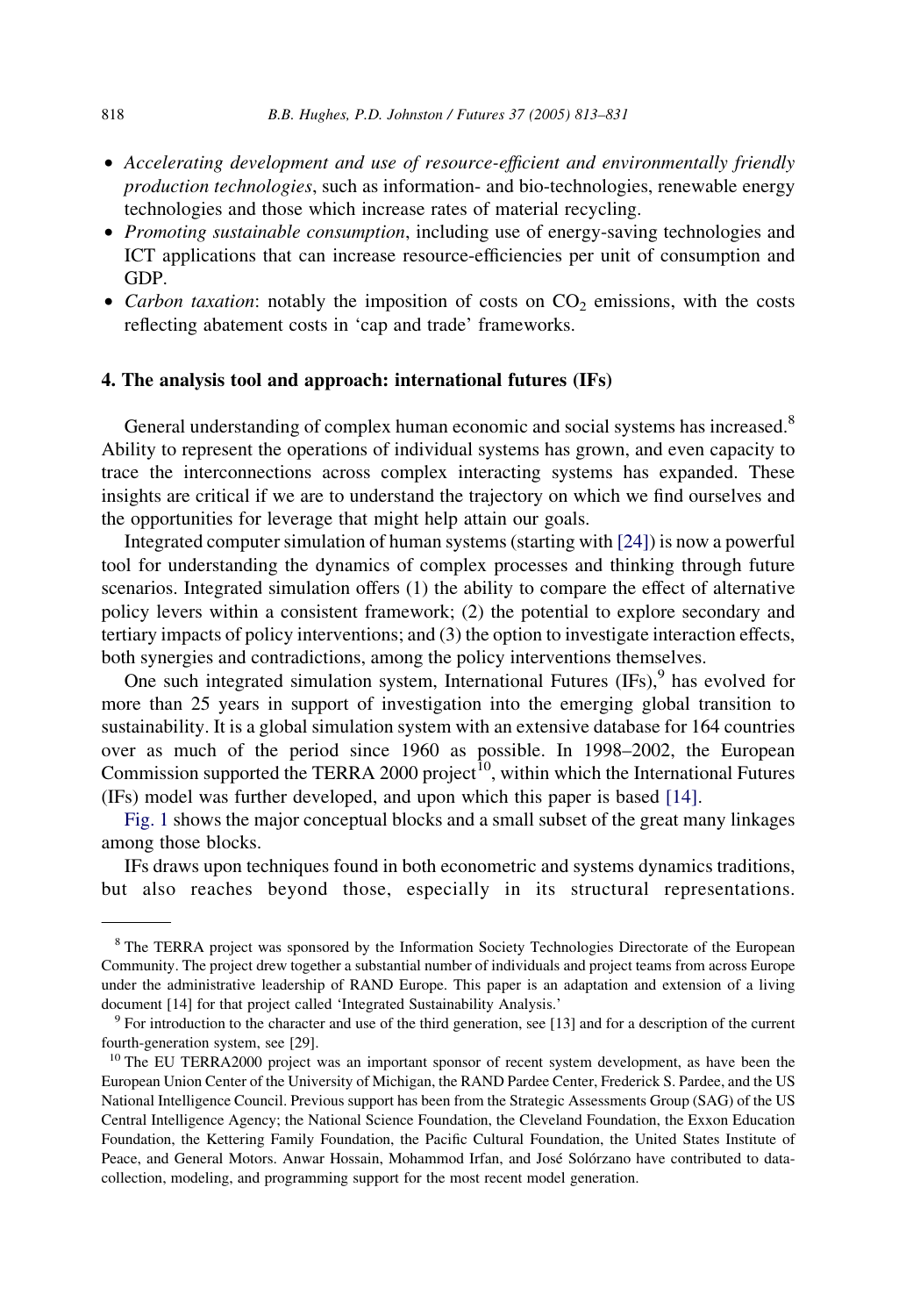<span id="page-6-0"></span>

Fig. 1. An overview of international futures (IFs) for TERRA.

The methodological approach can be best described as 'Structure-Based and Agent-Class Driven Modeling.' This approach has five key elements: organizing structures, stocks, flows, key aggregate relationships, and key agent–class behaviour relationships. The submodules each have strong structural foundations. See the IFs web site for extended information on the system and the option of downloading the student edition [\[16\]](#page-18-0).

In our analysis policy levers are applied relative to the base-case scenario of IFs, which reflects, insofar as possible, current social and economic trends and policy frameworks. It also, of course, reflects the dynamics of the model as incorporated in its theoretically and empirically based relationships.

With respect to the interventions to be discussed below, the base case [\[15\]](#page-18-0) assumes:

- † No increase in RTD investments as a portion of GDP except those that occur historically as countries become richer;
- † Growth in electronic networking at historic and current rates, with saturation over time;
- Stable investment in formal education at current levels, except for changes with economic development;
- † Stable investment in health care, except again for changes with economic development;
- Stable savings and investment rates;
- † Unchanged official development assistance (ODA) as proportions of GDP;
- † No further reduction in trade barriers, and no change in the economic freedom index;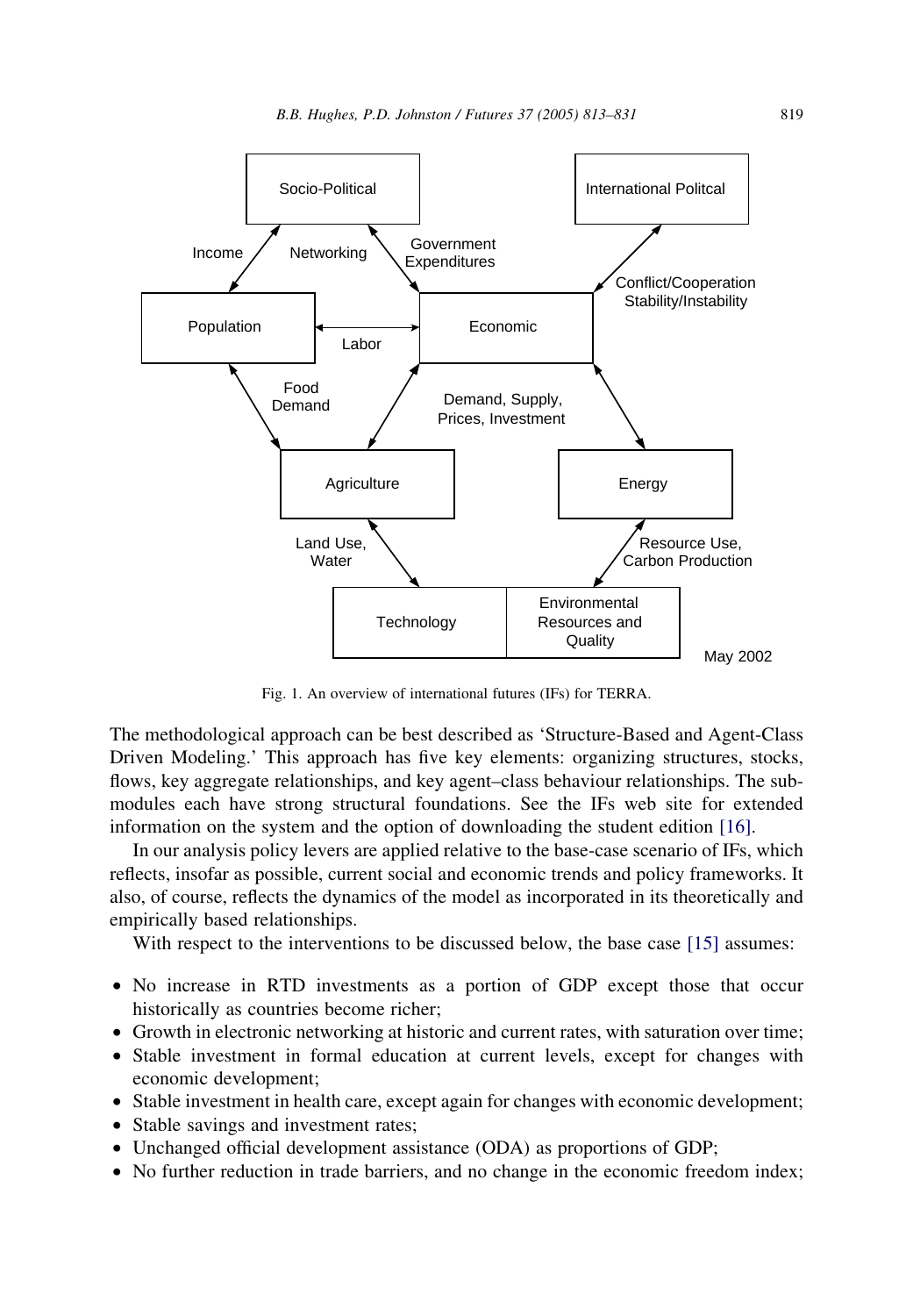- Rates of technological advance at recent historic levels; for instance, continued increase in crop yields per hectare and reductions of energy use per unit of GDP at about 1.0% per year;
- No new initiatives on energy use such as 'carbon taxes'; and
- No significant new trends in life-styles and consumption.

In addition, there are two important 'framing assumptions' of any long-term global forecast. Firstly, the base case reflects substantial confidence with respect to continued human inventiveness but does not accelerate it. Secondly, it does not include any major environmental tipping phenomena, such as disruption of the North Atlantic thermal conveyer, carrying warmth and moisture to much of Europe. Changes in either of these framing assumptions would substantially alter our analysis. The base case projections from the IFs model are comparable with other scenarios [\[18,23,28,32,34\].](#page-18-0) It suggests that significant progress on many aspects of sustainability is likely as a result of historic patterns of global development and current policy interventions. Many of the key indicators show improvement, even in the absence of further policy intervention.<sup>11</sup> Our interest is in accelerating and enhancing those developments.

# 5. Interventions for more sustainable development: individual policy measures and a combined sustainability scenario

The European strategy for achieving a sustainable future is still evolving, is always under review, and interacts with strategies of actors like the UN. Nonetheless, it has been increasingly elaborated in terms of specific policies and is increasingly quantified in its goals.

The International Futures (IFs) system is, like any simulation system, both incomplete and necessarily inaccurate, but it can represent the effect of most of the policy levers discussed earlier. Thus analysis of the strategy within IFs can provide insight into the possible value of its implementation in terms of achieving a more sustainable world. As much as possible, we have attempted to reflect concrete, existing policy proposals in the illustrative sustainable development scenario:

- $\bullet$  Increased investment in R&D. An increase for OECD countries of 50% relative to the base-case (an increase from 2 to 3% of GDP in the EU, as agreed at the 'Barcelona Summit' in 2002), phased in over 15 years, and an increase for non-OECD countries of 100%, phased in over 15 years.
- Increased diffusion of electronic networking. A 50% increase relative to the base-case for non-OECD countries, phased in over 15 years, and achieved by the pursuit of National 'e-strategies' as envisaged at the WSIS, and modelled on the eEurope Action plan in the EU. EU network access accelerated to 90% coverage by 2015, in a follow-up to the eEurope Action Plans. US rates are at endogenous levels.

<sup>&</sup>lt;sup>11</sup> The analysis in this paper used version 5.01 of IFs; every version includes enhancements and extensions, so that the base case and alternative forecasts will vary somewhat across them. See the IFs web site for extended discussion of the base case [\[15\].](#page-18-0)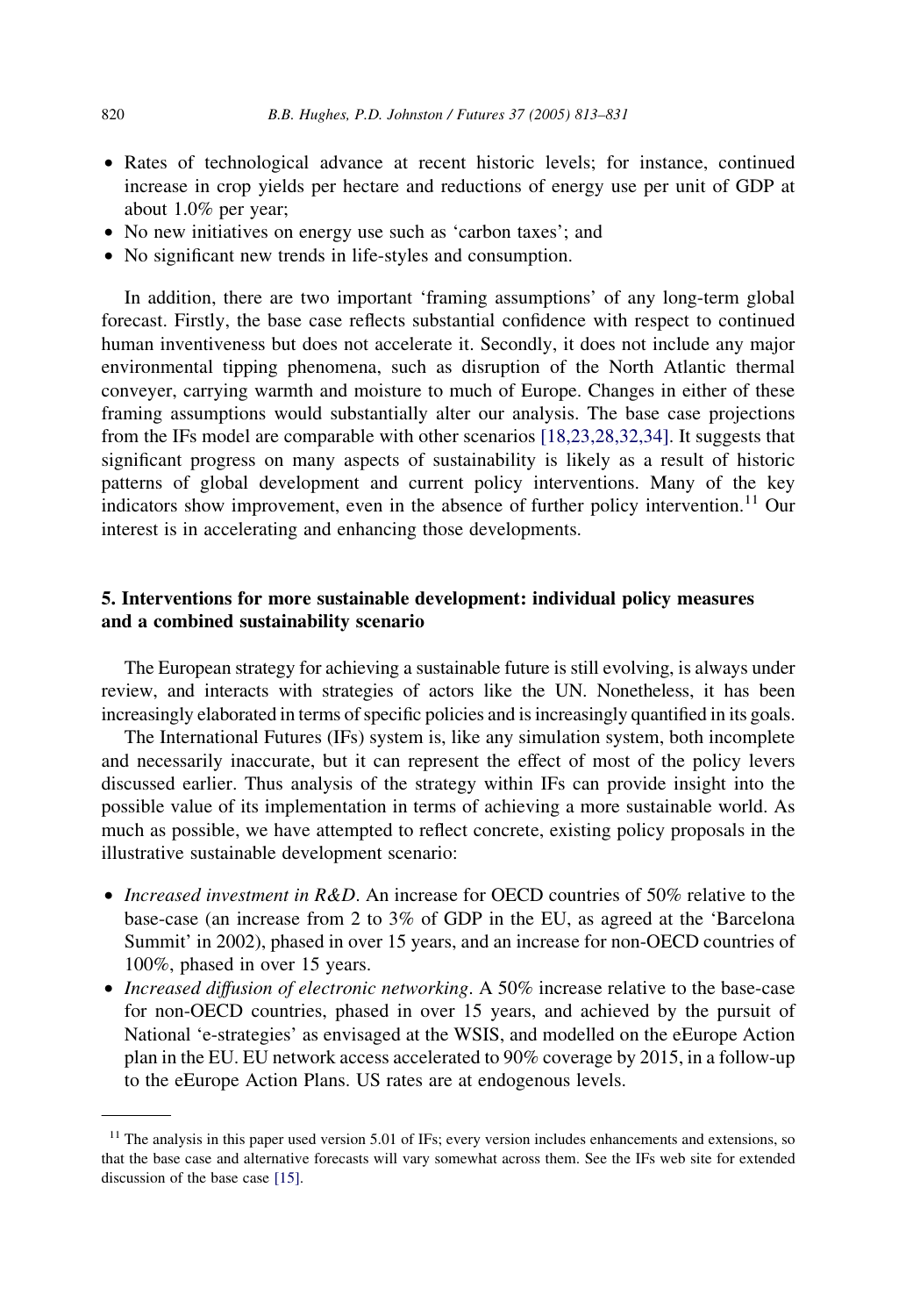- Greater investment in formal education. A 50% increase in investment relative to the base-case over 15 years for non-OECD countries and 20% increase for OECD countries, both applied to the base percentages (i.e. a 20% increase in a 5% investment rate yields a 6% rate).
- Greater investment in health care. A 50% increase relative to the endogenous base-case over 15 years for non-OECD countries and a 20% increase for OECD countries.
- $\bullet$  Increases in official development assistance (ODA). Growth over 15 years to 0.45% of GDP for the EU [\[10\]](#page-17-0) to 0.25% for the USA, and to 0.5% for other OECD countries. These rates are below the 0.7% UN target, but are perhaps more likely.
- Trade and general economic liberalisation. A 50% reduction in world-wide tariffs and non-tariff trade barriers over 15 years and further liberalisation of economies realising a 20% increase in the economic freedom index.
- Support for faster 'environmental technology' development. We specifically assume this can result in a 20% increase in crop yields per hectare relative to the already increasing yields of the base-case; a 50% faster cost-reduction for renewable energy (from 1.0% per year to 1.5% per year) over 15 years and maintenance at the higher rate thereafter, and faster improvement in energy efficiency (energy use per unit GDP) by 50% over 50 years [\[9\]](#page-17-0).
- Carbon taxes. Phasing in of costs for carbon dioxide emissions of \$200 per ton in OECD countries and \$50 per ton in non-OECD countries, over 15 year periods, through increasingly tight and inclusive 'cap and trade' frameworks.

In addition and prior to considering these interventions as part of an integrated scenario, it is useful to consider the above list as individual policy interventions. [Tables 1 and 2](#page-9-0) provide output indicators for simulations of future social and economic evolutions for selected measures from each of the three dimensions of sustainability discussed earlier, across the base case, cases with each of the separate interventions, and with the combined set. Those tables also show the likely impacts if the European Union were to undertake the above initiatives completely on its own, with no complementary activities taking place in other OECD countries or in developing countries. Looking at EU action by itself will help us to understand the degree to which this package of actions has merit for the EU and the broader world even if undertaken without broader support and contribution.

Understanding of many of the relationships necessary to model the impacts of these interventions is certainly not complete or without controversy. Nonetheless, the simulation results are coherent and indicative. Among the conclusions that one might draw are:

• Most interventions have a positive impact. Individual policy interventions advance the European Union (of the 25), non-OECD countries, and the world on the dimension that they target. In particular, each intervention improves the GDP per capita relative to the base case.<sup>12</sup>

 $12$  The human development index suffers from a structure that builds in saturation; thus the advance in it is not as obvious as is the underlying progress in components such as education levels and GDP per capita. Even the measure of HDI often used in IFs, which is adjusted on the advice of Frederick Pardee to accommodate higher values in the 21st century, saturates inappropriately.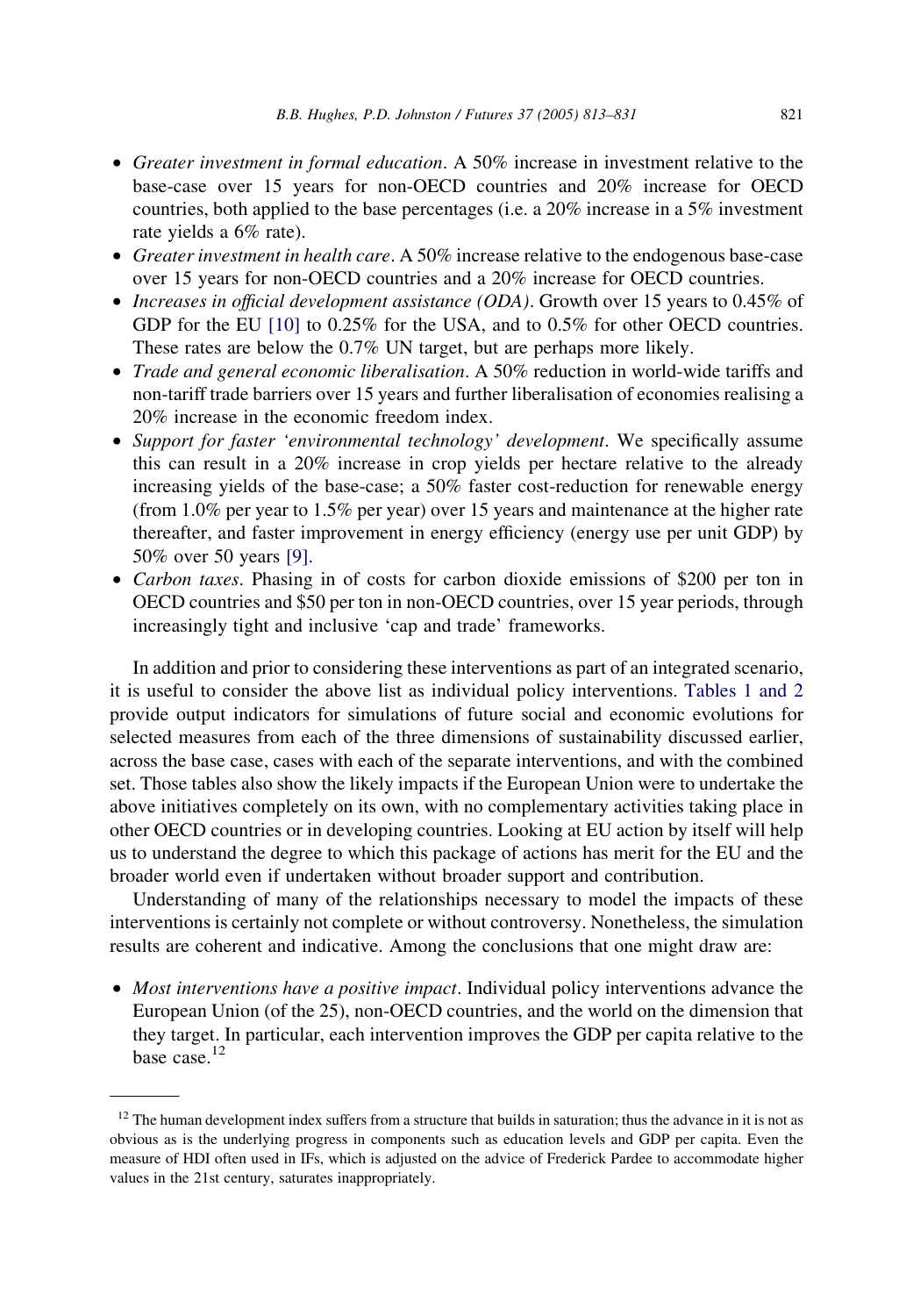<span id="page-9-0"></span>Table 1

Impact of policy interventions on human development and economic conditions

|                   | Human development index (HDI)   |          |       |      | GDP per capita at PPP (thousands) | Global | NS ratio of GDP |            |  |
|-------------------|---------------------------------|----------|-------|------|-----------------------------------|--------|-----------------|------------|--|
|                   | EU                              | Non-OECD | World | EU   | Non-OECD                          | World  | <b>GINI</b>     | per capita |  |
|                   | Base case (no special policies) |          |       |      |                                   |        |                 |            |  |
| 2000              | 0.77                            | 0.55     | 0.59  | 21.8 | 3.7                               | 7.5    | 0.75            | 23.38      |  |
| 2050              | 0.83                            | 0.68     | 0.7   | 45.4 | 14.6                              | 19.3   | 0.58            | 7.74       |  |
| 2100              | 0.87                            | 0.78     | 0.8   | 83.8 | 39                                | 46     | 0.41            | 3.89       |  |
|                   | Individual policy interventions |          |       |      |                                   |        |                 |            |  |
| R&D               |                                 |          |       |      |                                   |        |                 |            |  |
| 2050              | 0.83                            | 0.68     | 0.7   | 45.8 | 15.2                              | 19.8   | 0.58            | 7.51       |  |
| 2100              | 0.87                            | 0.78     | 0.79  | 85.9 | 42.9                              | 49.6   | 0.39            | 3.59       |  |
| Networking        |                                 |          |       |      |                                   |        |                 |            |  |
| 2050              | 0.83                            | 0.68     | 0.7   | 45.6 | 15                                | 19.6   | 0.57            | 7.52       |  |
| 2100              | 0.88                            | 0.79     | 0.8   | 84.2 | 40                                | 46.9   | 0.4             | 3.76       |  |
| Education         |                                 |          |       |      |                                   |        |                 |            |  |
| 2050              | 0.83                            | 0.68     | 0.7   | 46.6 | 15.5                              | 20.2   | 0.57            | 7.35       |  |
| 2100              | 0.88                            | 0.78     | 0.8   | 87.4 | 42.2                              | 49.3   | 0.39            | 3.67       |  |
| Health            |                                 |          |       |      |                                   |        |                 |            |  |
| 2050              | 0.83                            | 0.68     | 0.7   | 45.3 | 14.7                              | 19.3   | 0.58            | 7.68       |  |
| 2100              | 0.88                            | 0.78     | 0.8   | 83.8 | 39                                | 46.1   | 0.4             | 3.84       |  |
| Foreign aid       |                                 |          |       |      |                                   |        |                 |            |  |
| 2050              | 0.83                            | 0.68     | 0.7   | 45.3 | 14.8                              | 19.4   | 0.58            | 7.64       |  |
| 2100              | 0.87                            | 0.78     | 0.8   | 83.9 | 39.4                              | 46.4   | 0.4             | 3.82       |  |
| Liberalization    |                                 |          |       |      |                                   |        |                 |            |  |
| 2050              | 0.83                            | 0.69     | 0.71  | 46.5 | 15.3                              | 20     | 0.57            | 7.51       |  |
| 2100              | 0.87                            | 0.79     | 0.8   | 85.6 | 40.2                              | 47.3   | 0.4             | 3.82       |  |
|                   | Environmental technology        |          |       |      |                                   |        |                 |            |  |
| 2050              | 0.83                            | 0.69     | 0.71  | 46.8 | 15.6                              | 20.3   | 0.57            | 7.41       |  |
| 2100              | 0.88                            | 0.79     | 0.8   | 86.5 | 40.3                              | 47.6   | 0.4             | 3.88       |  |
| Carbon tax        |                                 |          |       |      |                                   |        |                 |            |  |
| 2050              | 0.83                            | 0.68     | 0.7   | 45.4 | 14.7                              | 19.3   | 0.58            | 7.71       |  |
| 2100              | 0.87                            | 0.78     | 0.8   | 83.9 | 39                                | 46.1   | 0.41            | 3.9        |  |
| Combined policies |                                 |          |       |      |                                   |        |                 |            |  |
| 2050              | 0.84                            | 0.71     | 0.73  | 51.2 | 19.5                              | 24.2   | 0.51            | 5.95       |  |
| 2100              | 0.88                            | 0.81     | 0.82  | 95.5 | 52                                | 58.7   | 0.34            | 3.04       |  |
|                   | Europe goes it alone            |          |       |      |                                   |        |                 |            |  |
| 2050              | 0.83                            | 0.68     | 0.7   | 47.9 | 14.9                              | 19.7   | 0.58            | 7.73       |  |
| 2100              | 0.88                            | 0.79     | 0.8   | 90.9 | 39.9                              | 47.3   | 0.4             | 3.97       |  |

The HDI has been rescaled for the 21st century; the global Gini represents countries as a whole, not subnational populations; the North–South ratio is of GDP at market prices.

• The combined package of interventions clearly offers more leverage. The combination of policy measures has a greater effect than any individual measure, and the net effect is positive on all three dimensions of sustainability—a triple-win effect on economic, social and environmental indicators. Therefore, there is no traditional 'trade-off' between economic growth and social or environmental goals, but a synergetic effect on all these goals. The combined effect is greater than the sum of the effect of the separate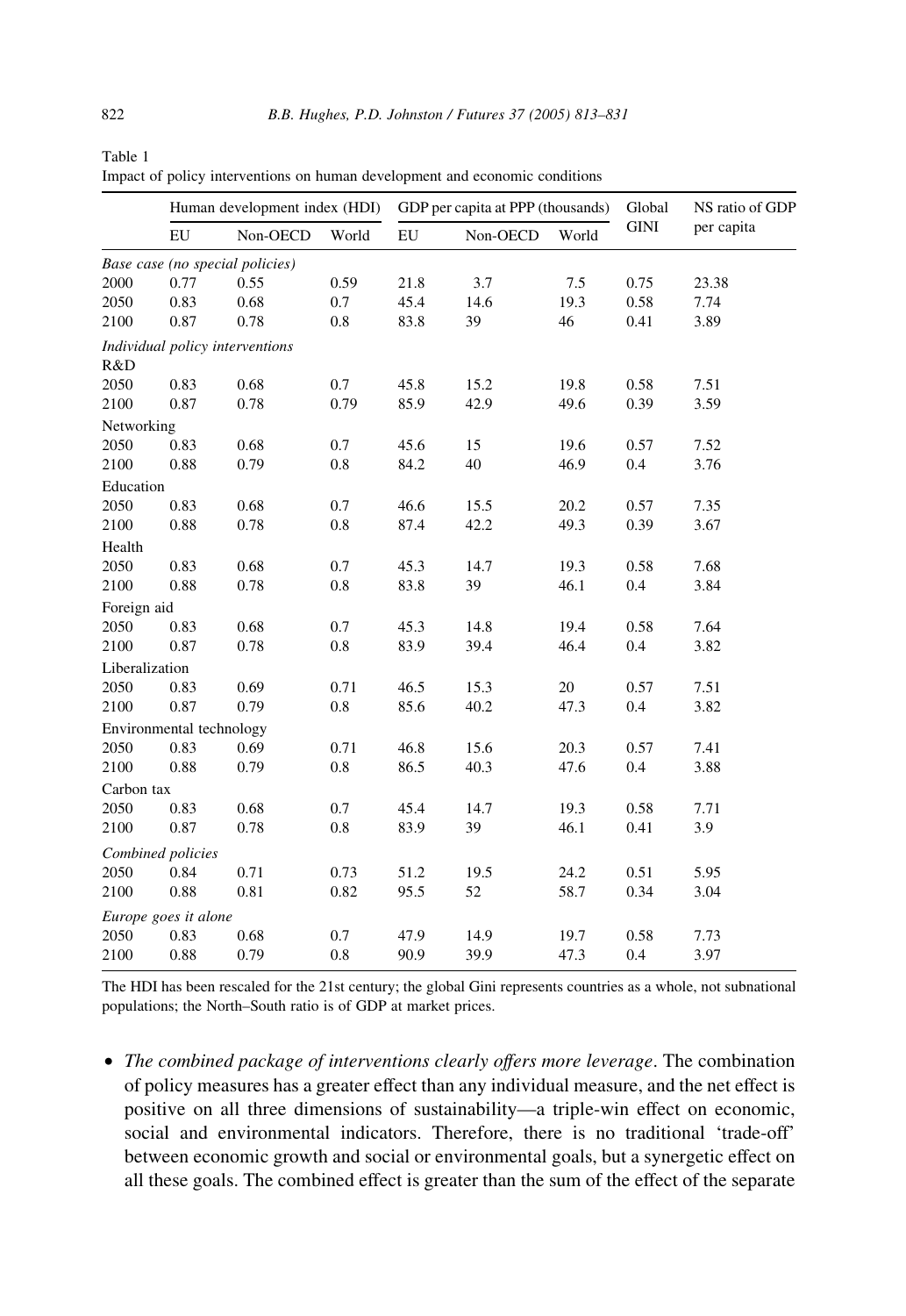|                   | Democracy (Freedom house)       |                     |       |                | Carbon emissions (billion tons) |       | Fossil                        | Global          | Global                   |
|-------------------|---------------------------------|---------------------|-------|----------------|---------------------------------|-------|-------------------------------|-----------------|--------------------------|
|                   | ${\rm EU}$                      | Non-<br><b>OECD</b> | World | ${\rm EU}$     | Non-<br><b>OECD</b>             | World | percent<br>of total<br>energy | forest<br>(MHA) | Co <sub>2</sub><br>(PPM) |
|                   | Base case (no special policies) |                     |       |                |                                 |       |                               |                 |                          |
| 2000              | 2.89                            | 9.06                | 2.98  | 0.99           | 3.33                            | 6.62  | 90.4                          | 4166            | 372                      |
| 2050              | 2.01                            | 5.93                | 5.45  | 0.29           | 9.29                            | 10.73 | 63.8                          | 3838            | 552                      |
| 2100              | $\overline{c}$                  | 3.67                | 3.46  | 0.01           | 5.38                            | 5.44  | 14.3                          | 4110            | 612                      |
| R&D               | Individual policy interventions |                     |       |                |                                 |       |                               |                 |                          |
| 2050              | 2.01                            | 5.87                | 5.4   | 0.28           | 9.41                            | 10.8  | 63.6                          | 3826            | 554                      |
| 2100              | $\overline{2}$                  | 3.52                | 3.34  | 0.01           | 5.05                            | 5.11  | 14.2                          | 4085            | 614                      |
| Networking        |                                 |                     |       |                |                                 |       |                               |                 |                          |
| 2050              | 2.01                            | 5.88                | 5.41  | 0.28           | 9.33                            | 10.75 | 63.5                          | 3831            | 553                      |
| 2100              | $\overline{c}$                  | 3.61                | 3.41  | 0.01           | 5.29                            | 5.35  | 14.1                          | 4104            | 613                      |
| Education         |                                 |                     |       |                |                                 |       |                               |                 |                          |
| 2050              | 2.01                            | 5.8                 | 5.34  | 0.27           | 9.44                            | 10.77 | 63.1                          | 3874            | 552                      |
| 2100              | $\sqrt{2}$                      | 3.52                | 3.33  | $0.01\,$       | 5.11                            | 5.18  | 13.9                          | 4178            | 609                      |
| Health            |                                 |                     |       |                |                                 |       |                               |                 |                          |
| 2050              | 2.01                            | 5.93                | 5.44  | 0.29           | 9.31                            | 10.76 | 63.8                          | 3813            | 554                      |
| 2100              | $\overline{2}$                  | 3.66                | 3.45  | 0.01           | 5.39                            | 5.45  | 14.3                          | 4063            | 615                      |
| Foreign aid       |                                 |                     |       |                |                                 |       |                               |                 |                          |
| 2050              | 2.01                            | 5.9                 | 5.42  | 0.28           | 9.31                            | 10.74 | 63.6                          | 3837            | 552                      |
| 2100              | $\mathbf{2}$                    | 3.64                | 3.44  | 0.01           | 5.34                            | 5.4   | 14.2                          | 4108            | 613                      |
| Liberalization    |                                 |                     |       |                |                                 |       |                               |                 |                          |
| 2050              | 2.01                            | 5.84                | 5.37  | 0.27           | 9.34                            | 10.67 | 63.3                          | 3803            | 557                      |
| 2100              | $\overline{2}$                  | 3.6                 | 3.4   | 0.01           | 5.28                            | 5.34  | 14.2                          | 4074            | 617                      |
|                   | Environmental technology        |                     |       |                |                                 |       |                               |                 |                          |
| 2050              | 2.01                            | 5.76                | 5.3   | 0.2            | 6.74                            | 7.64  | 68.2                          | 4066            | 500                      |
| 2100              | $\overline{c}$                  | 3.57                | 3.37  | 0.02           | 4.57                            | 4.63  | 11.9                          | 4386            | 529                      |
| Carbon tax        |                                 |                     |       |                |                                 |       |                               |                 |                          |
| 2050              | 2.01                            | 5.92                | 5.44  | 0.28           | 9.31                            | 10.6  | 64.2                          | 3842            | 547                      |
| 2100              | $\overline{2}$                  | 3.67                | 3.46  | $0.01\,$       | 5.37                            | 5.42  | 14.7                          | 4127            | 603                      |
| Combined policies |                                 |                     |       |                |                                 |       |                               |                 |                          |
| 2050              | 2.01                            | 5.24                | 4.85  | 0.14           | 6.86                            | 7.41  | 63.8                          | 4014            | 513                      |
| 2100              | $\overline{2}$                  | 3.07                | 2.94  | 0.03           | 3.51                            | 3.59  | 10.3                          | 4334            | 542                      |
|                   | Europe goes it alone            |                     |       |                |                                 |       |                               |                 |                          |
| 2050              | 2.01                            | 5.38                | 5.4   | 0.03           | 9.46                            | 10.67 | 59.8                          | 3847            | 548                      |
| 2100              | $\mathbf{2}$                    | 3.6                 | 3.4   | $\overline{0}$ | 5.38                            | 5.45  | 11.3                          | 4109            | 610                      |

| Table 2                                                                                     |  |
|---------------------------------------------------------------------------------------------|--|
| Impact of policy interventions on global equity, democracy and environmental sustainability |  |

The Freedom House measure runs from 2 to 14 with lower numbers being more democratic.

individual measures for EU and world growth, and for the reductions in in-equities (the GINI coefficient). It is less than the sum of the separate measures in other cases: negative synergy between measures is generally a result of equilibrating processes and contradictory effects between them.

• Some interventions are more important than others. For carbon emissions, faster environmental technology development is the most effective for the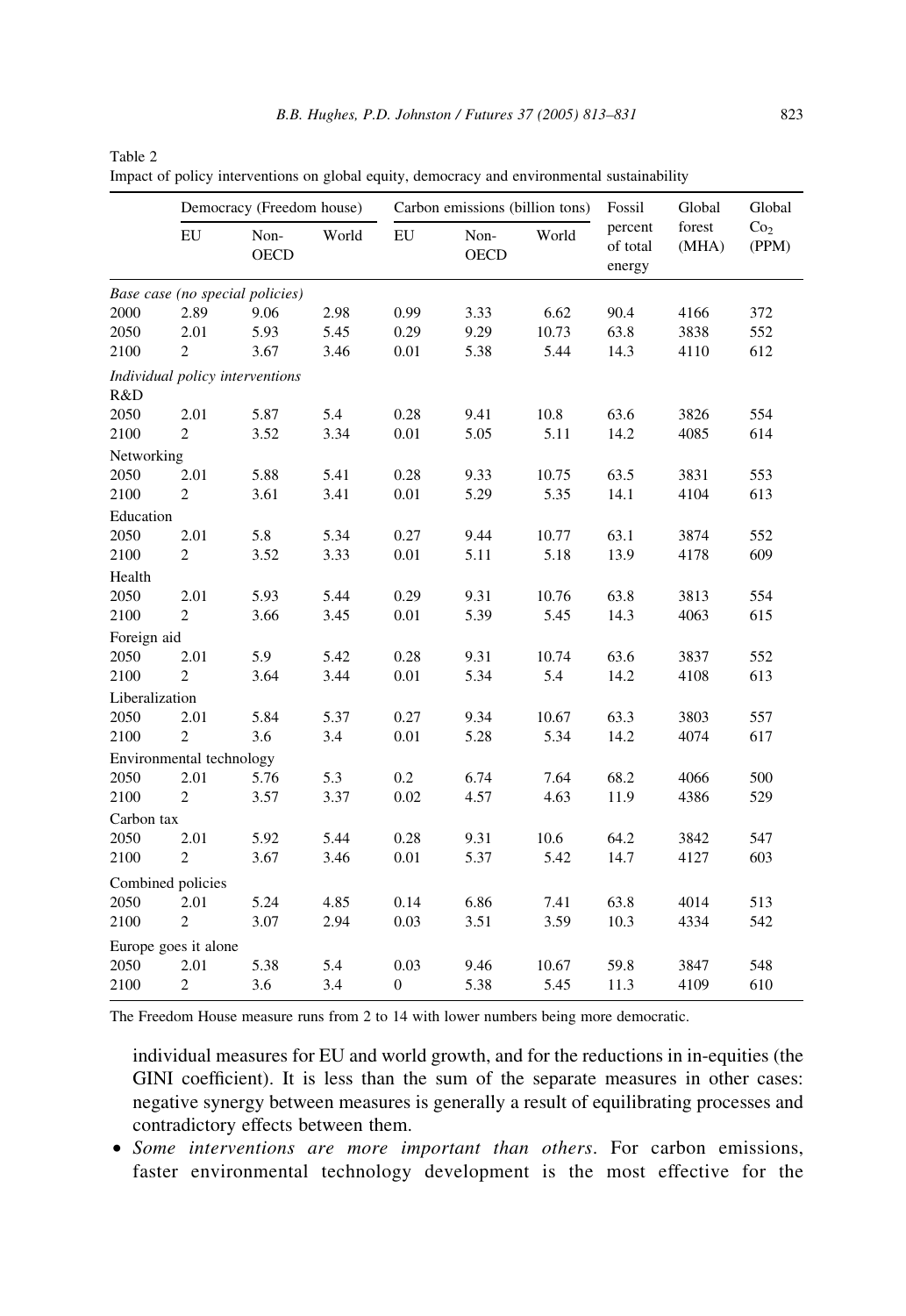

Fig. 2. Global human development index (Current UN Development Program Index Construction). The EU-only scenario does not differ significantly from the base case.

European Union and at the world level, and carbon taxes are a much less effective measure.

- There can be complex temporal and cross-issue dynamics. For instance, improvements in environmental technologies can raise economic performance and lower fossil fuel requirements in the short- and mid-run, but lead to some rebound in fossil fuel demand in the longer run.
- Initiatives in developed and developing countries are complementary and mutually reinforcing.<sup>13</sup> Benefits in one part of the world are not accompanied by negative affects in another. There are many non-zero sum elements of the package.
- Policy measures in the EU, or OECD countries, need to be complemented by coherent measures in developing countries for effectiveness at the world level. Implementation of the strategy in only the European Union has benefits nearly everywhere, but the magnitude of the gains is small compared to implementation world-wide.

Figs. 2–10 directly compare the combined sustainability scenario with the base case over time, and in some instances with the EU-only scenario. The comparison shows that the combined sustainability scenario:

<sup>&</sup>lt;sup>13</sup> On the urging of Frederick Pardee, the IFs project has added two alternative HDI measures with somewhat less saturation and values that remain below '1' throughout the century. But the inputs to these HDI measures also tend to saturate perhaps more than does the underlying concept of advance in human capabilities.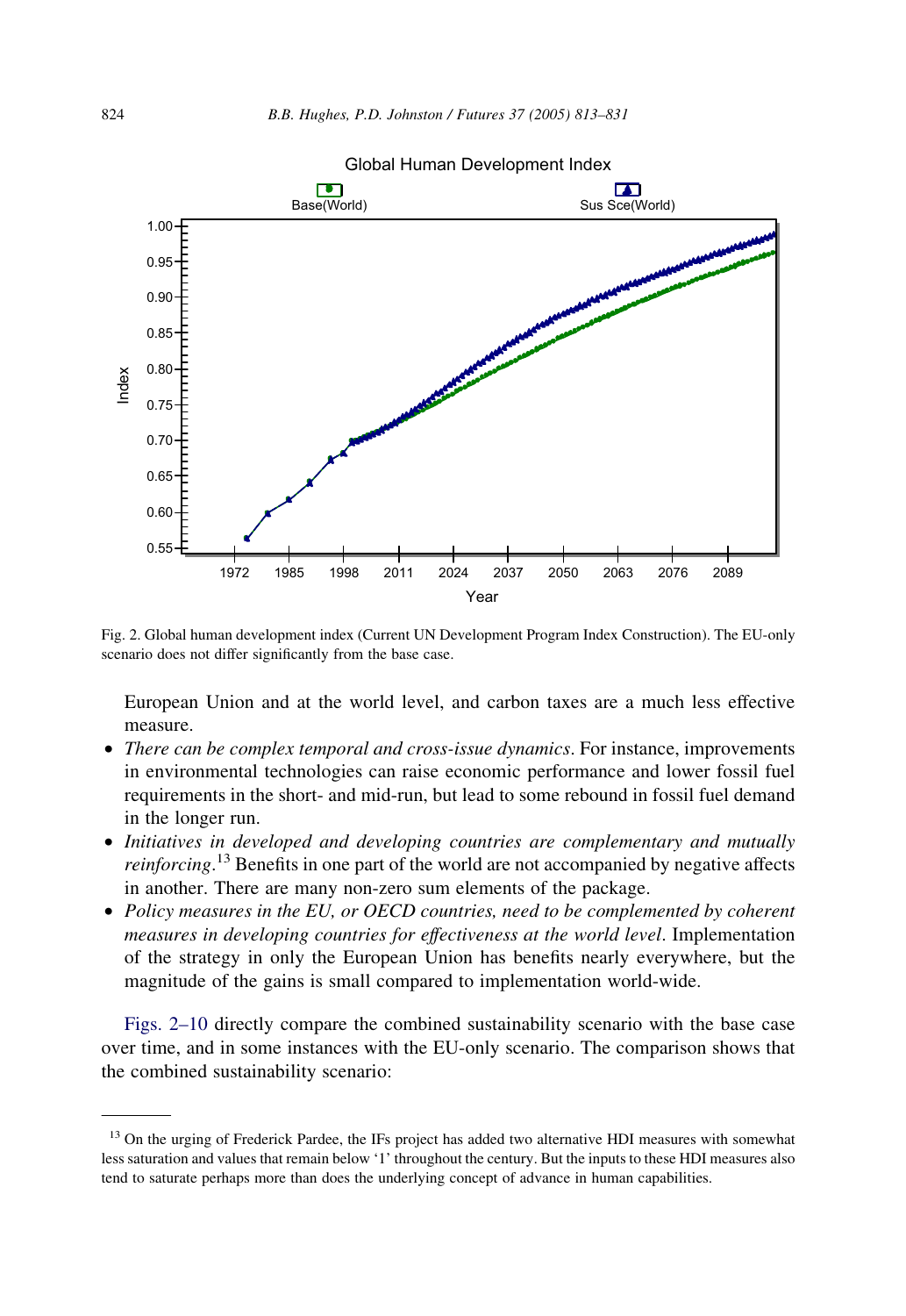

Fig. 3. Percent of adults with primary education in non-OECD countries. Note: Pattern reflects the persistence of low education levels for the entire population even after achieving near universal literacy for young people.



Fig. 4. World GDP per capita in the IFs base case and the sustainability scenario. Note: EU-only implementation differs very little from base.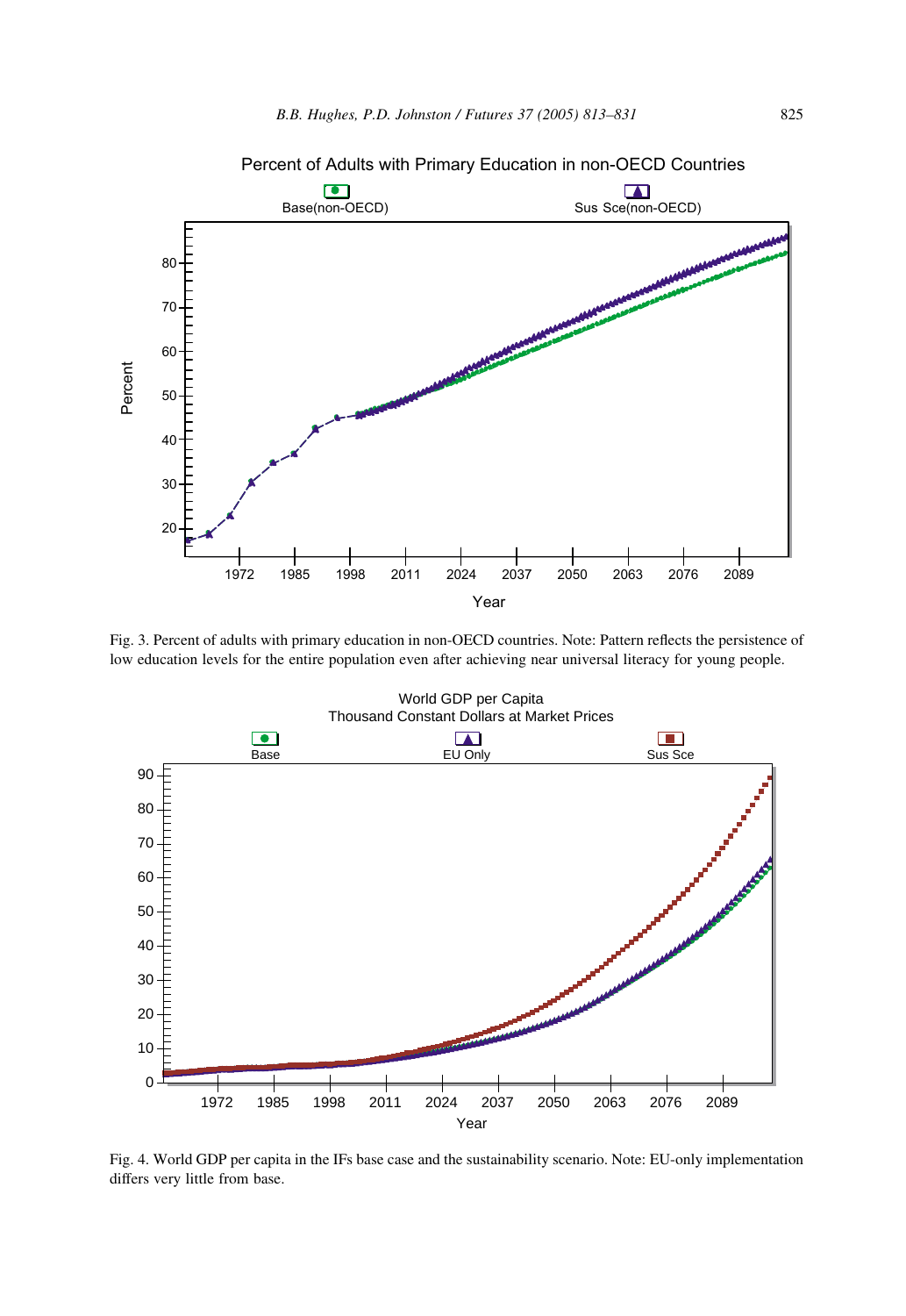<span id="page-13-0"></span>

Fig. 5. EU GDP per capita (PPP) in the IFs base case, EU-only scenario, and the sustainability scenario.



Fig. 6. World GINI index in the IFs base case and the sustainability scenario. Note: EU-only implementation differs very little from base.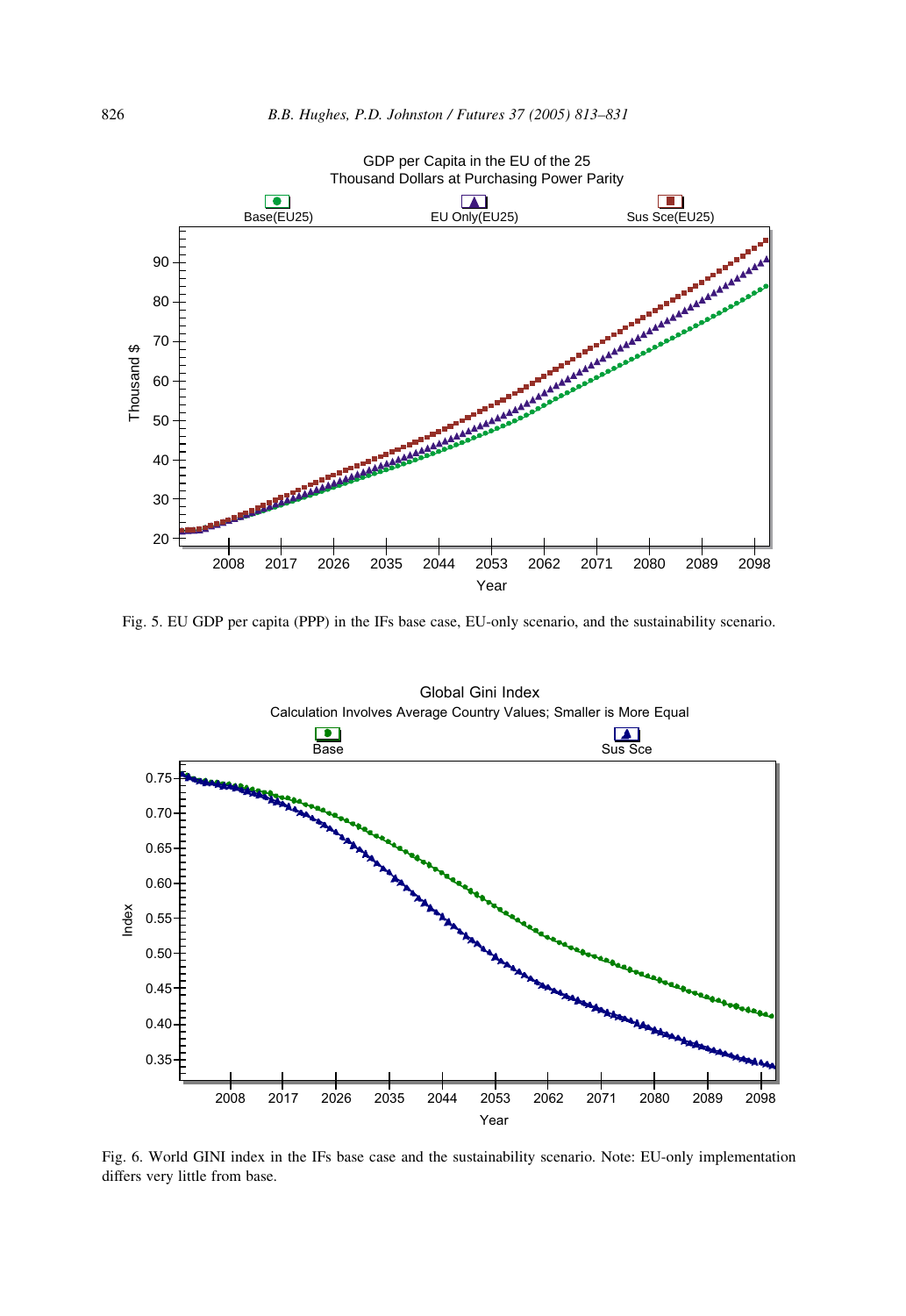<span id="page-14-0"></span>

North-South Ratio of GDP per Capita at Market Prices North Defined by GDP per Capita Above \$5,000 in Year 2000

Fig. 7. Ratio of GDP per capita in richer and poorer countries.



Fig. 8. Democracy level.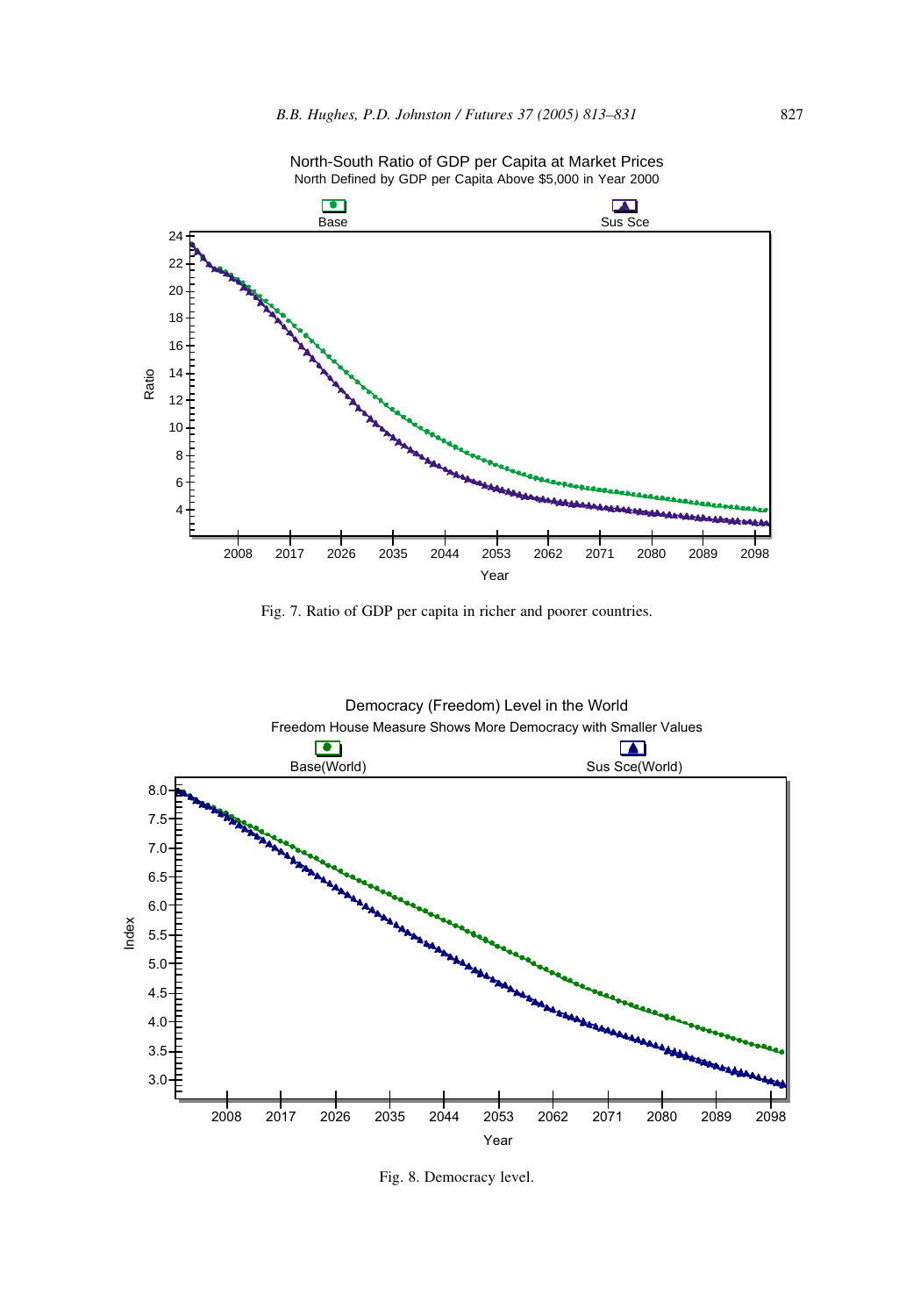

Fig. 9. World forest area.



Fig. 10. Atmospheric carbon dioxide.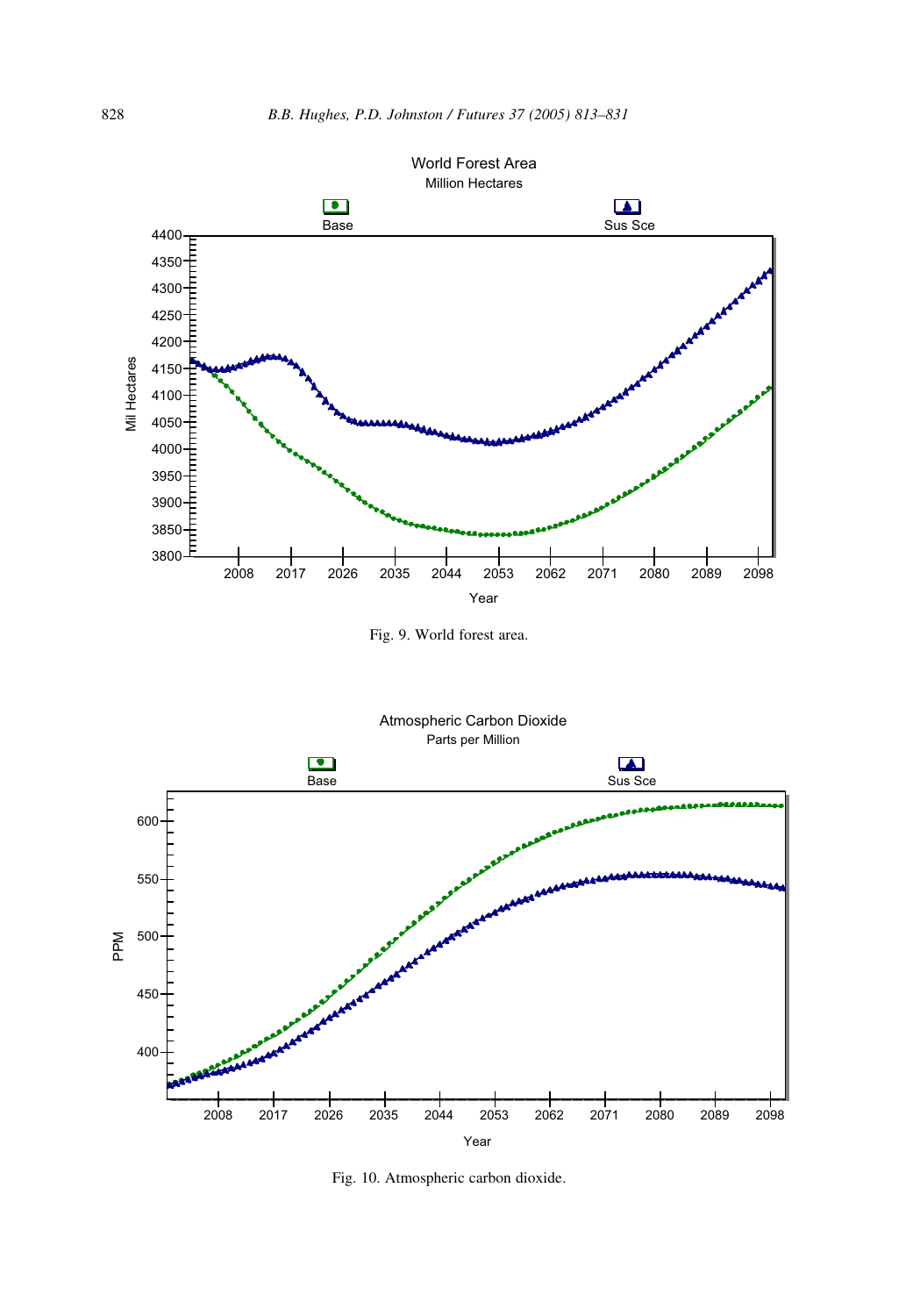- Clearly helps broader human development, especially in non-OECD countries. However, the Millennium Development Goal of universal primary education by 2015 would not be met even in the sustainability scenario (not shown).
- Substantially increases global GDP growth and GDP per capita. The increase most benefits developing countries (see again [Table 1](#page-9-0)). The EU-only scenario does not substantially affect world GDP per capita, but does enhance that of the EU relative to the base case.
- Significantly reduces global inequity. [Fig. 6](#page-13-0) shows the evolution of the GINI coefficient globally. A global GINI coefficient of about 0.4 could be achieved by about 2100 for GDP at market prices, similar to that in the United States today. [Fig. 7](#page-14-0) shows the ratio of GDP per capita in richer and poorer countries in the world, which converge substantially in the base case but more rapidly in the sustainability scenario.
- Substantially accelerates the development of democracy and economic freedom around the world, with a value of 5 in the Freedom house measure being achieved by about 2050—a decade before it is reached in the base case.
- † Assists recovery of world forest cover to above current levels by century end. In addition, forest levels do not fall as far in the period from 2020 to 2080.
- † Significantly accelerates the reduction in carbon emissions and allows atmospheric carbon dioxide levels to peak at a lower level of about 550 parts per million by about 2080 and actually begin to decline.

### 6. Conclusions

The central question that motivated this analysis was whether a combination of policy initiatives, including investment in research, environmental technology development, and human capital development, could point towards 'win–win–win' opportunities for sustainable development—simultaneously benefiting growth and human development, social capital and socio-economic equity, and resource-efficiency. More specifically, our desire was to explore some of the initiatives already proposed within the European Union and elsewhere.

The base-case simulation itself indicates that we are on a trajectory for dramatic economic and social change in the next 100 years:

- World GDP per capita will increase 11-fold at market prices and 6-fold at PPP;
- World population will peak at about 9 billion by 2070;
- † Global social and economic equity will dramatically increase—the global GINI coefficient will fall to about 0.4—comparable to that within the US in 2000 as the North/South GDP ratio falls from 23 to 4; and
- There will be a major shift from use of fossil fuels with high carbon emissions to renewable energy.

However, the base-case scenario policies may not achieve a sufficiently rapid evolution in social equity and energy use to avoid major risks of social disruption or climate change.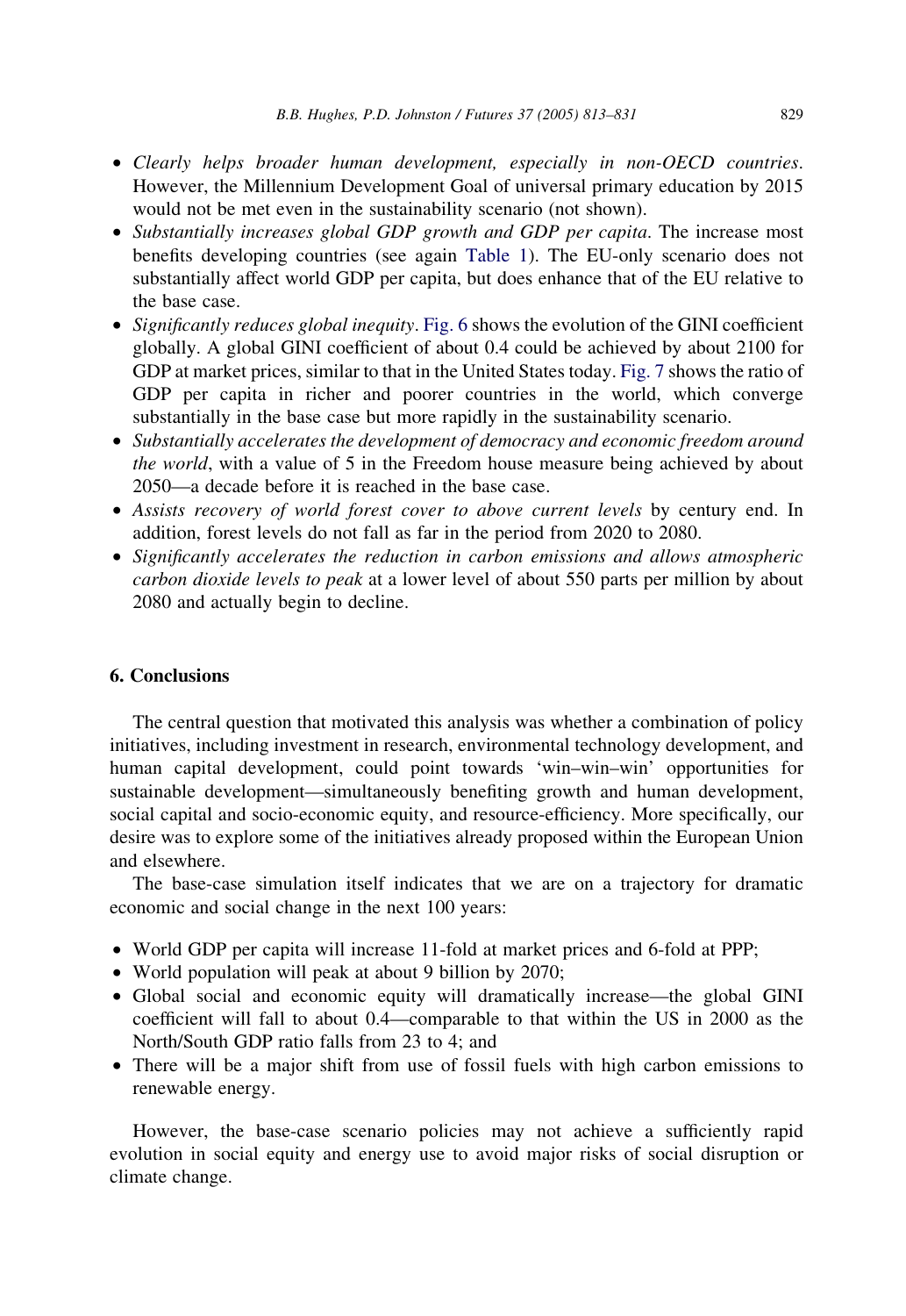<span id="page-17-0"></span>We have therefore looked at the individual and combined effects of the policy measures that constitute the emerging sustainability strategy for the EU, and for wider world development strategies emerging from the WSSD, WSIS, Monterey and WTO negotiations. Two primary conclusions emerge.

First, it is clear from the analysis that most individual policy initiatives could, if fully implemented, have substantial benefit. Moreover, a wider and integrated approach to sustainability, combining many challenging but by no means impossible initiatives, will have a greater effect than any individual measure, and the net effect is positive on all three dimensions of sustainability. Implementing such a package would involve determined and sustained government, business and social action. Yet measures already agreed at European and global levels constitute valuable first steps, if fully implemented.

Second, policy initiatives in Europe and elsewhere in the developed and developing worlds will be necessary. Policy initiatives in the EU need to be complemented at the world level. Although EU action alone benefits some global measures, as well as EU conditions, in most instances the EU alone does not have sufficient leverage to make substantial change relative to the base case. Movement towards sustainability cannot be pursued in isolated pockets of the world. At the same time, coherent initiatives in the EU and in the developing world can be complementary and mutually reinforcing. Globally sustainable development requires not only leaders, but also demands partnership.

The unfolding of the 'sustainability century' is a challenging period in human history. Because stakes are high and costs of action (not just of inaction) are significant in economic and social terms, analysis of the possible impact of alternative policies is critical. This analysis shows that there is a credible and effective way forward.

# References

- [1] R.J. Barro, J.-W. Lee, International Data on Educational Attainment Updates and Implications, National Bureau of Economic Research Working Paper 7911, 2000, [www.nber.org/papers/w7911.](http://www.nber.org/papers/w7911)
- [2] L.R. Brown, Eco-Economy: Building an Economy for the Earth, Norton, New York, 2001.
- [3] Cool companies. eCommerce Report 2000; 2000, [www.cool-companies.org](http://www.cool-companies.org)
- [4] H. De Soto, The Mystery of Capital, Basic Books, New York, 2000.
- [5] W. Easterly, The Elusive Quest for Growth, MIT Press, Cambridge, 2001.
- [6] European Commission, A sustainable Europe for a better world—a European Union strategy for sustainable development, COM 264 (2001).
- [7] European Commission, Towards a global partnership for sustainable development, COM 82 (2002).
- [8] European Commission, Environmental technologies for sustainable development COM. 122 (2002); European Commission, Developing an action plan for environmental technology COM. 131 (2003); European Commission, Stimulating technologies for sustainable development: an environmental technologies action plan for the European Union COM. 38 (2004), [http://.europa.eu.int/comm/](http://.europa.eu.int/comm/environment/etap/index.htm) [environment/etap/index.htm.](http://.europa.eu.int/comm/environment/etap/index.htm)
- [9] European Commission, Towards a European resources strategy, COM 572 (2003).
- [10] European Commission, Translating the Monterrey Consensus into practice: the contribution by the European Union, COM 150 (2004).
- [11] Forum for the Future, Making the net work: steps towards a sustainable networked world, Report of the EU Project Digital Europe: eBusiness and Sustainable Development, Forum for the Future, 2003. [www.digital-eu.org.](http://www.digital-eu.org)
- [12] F. Fukuyama, Simon and Schuster, New York, 1999.